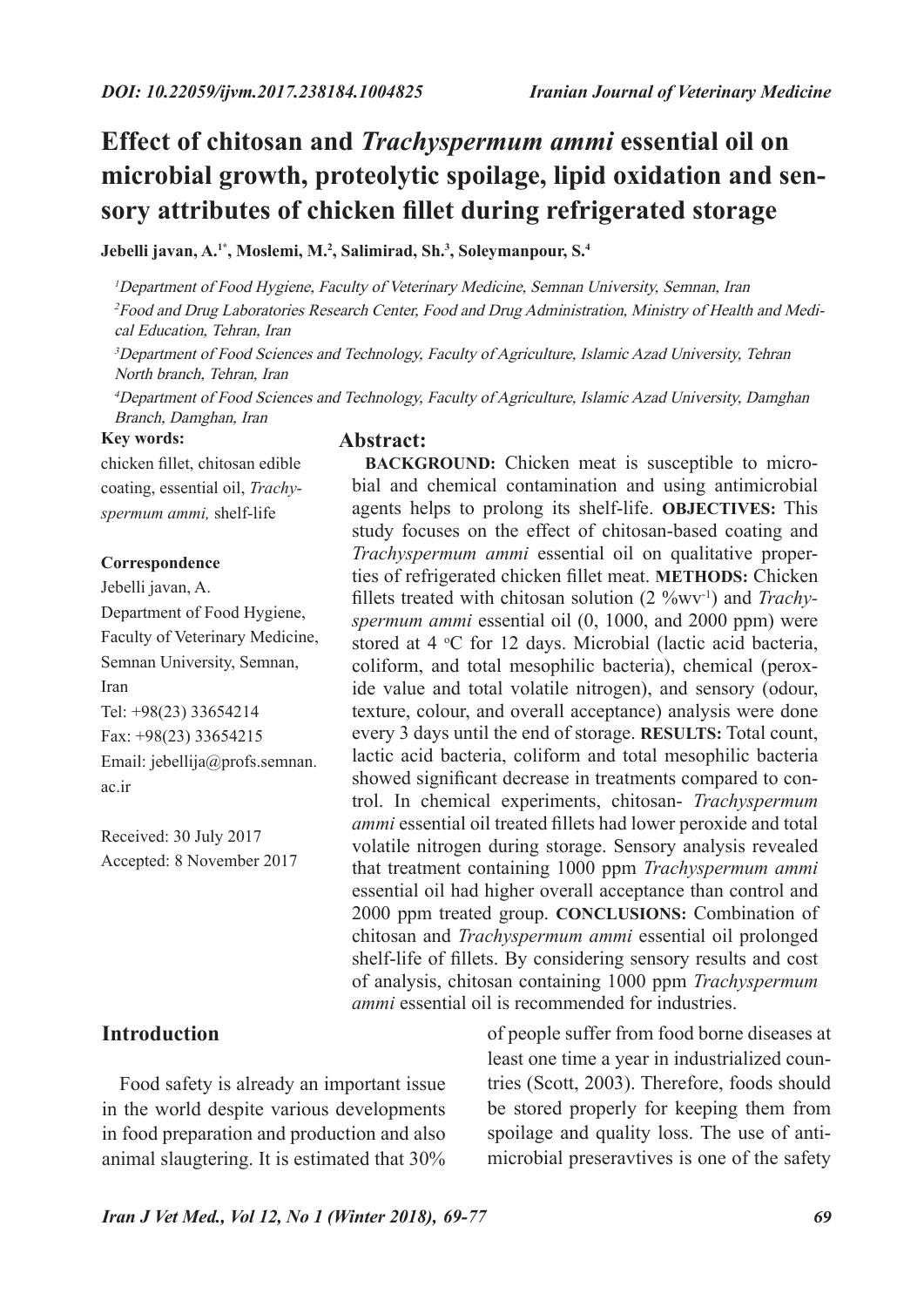providing approaches. But, elevated doses of these chemicals can cause poisoning. In some cases, such as nitrate and nitrite, they pose carcinogenic effect if used more than maximum limit (Jahangir et al., 2011).

Today, people demand healthier foods with lower synthetic additives and longer shelf-life, and therefore, natural additives have become popular (Davidson and Zivanovic, 2003). Edible films prepared by natural biopolymers are interesting in experiments and practice. Various biopolymers including starch, cellulose derivatives, chitin, chitosan, hydrocolloids, proteins, and fats are used for coating of fresh and/or processed foods in order to increase their shelflife. Edible films are popular because they are commonly biocompatible, nontoxic, and they have received considerable attention because of their advantages over synthetic films. They also preserve foods against physical, chemical and biological hazards by providing a barrier to moisture, oxygen and solute movement for the food (Kerry et al., 2006; Joerger, 2007; Vásconez et al., 2009). Chitosan is a cationic biopolymer derived from crustaceans' chitin through deacethylation process by chemical, enzymatic and microbiological processes. It has various applications in food industry and is the second natural biopolymer in frequency (cellulose is the first one). Chitosan has functional properties of antimicrobial, antifungal and antioxidant. It is a dietary fibre and its solution can form thin layers with high adhesiveness and absorbability, which are used in food industry, medicine, pharmacology, cosmetics, textile, and color industry (No et al., 2007; Vásconez et al., 2009). *Trachyspermum ammi* is fruit of Umbellifererae family which has 4-6% essential oil. It grows in grain farms in central Europe

and Asia, especially India and Iran. In Iran, it mainly grows east of Sistan and Balouchestan. Main components of *Trachyspermum ammi* are thymol, cymene, and gamma terpinene. Some positive biological roles of *Trachyspermum ammi* including antiviral, anti-inflammatory, antifungal, antipyretic, antifilarial, analgesic, anti-nociceptive, and antioxidant have been approved (Gandomi et al., 2014).

Meat is a perishable food and is quickly subjected to chemical and microbial contamination. Its deterioration leads to organoleptic changes other than safety and quality loss. Edible films containing botanical extract and essential oils are used on fresh, frozen and processed meats surface to extend storage period and promote sensory attributes (Davidson and Zivanovic, 2003). There have been no reports of combination effects of chitosan and *Trachyspermum ammi* essential oil on chicken fillet. So, the aim of our research was studying the effect of chitosan and different concentrations of *Trachyspermum ammi* essential oil on storage time and quality of chicken fillet under refrigerated condition.

# **Materials and Methods**

**Essential oil preparation:** 100 g of *Trachyspermum ammi* plant were milled and essential oil was extracted by water distillation using a Clevenger apparatus. Extracted essential oil was dehydrated with anhydrous sodium sulphate and stored in refrigerator for further analysis. Essential oil was analysed by Gas Chromatography (Agilent 6890, USA)-Mass Spectroscopy (Agilent 5973, USA). GC-MS was equipped with HP-5 MS capillary column  $(30 \text{ m} \times 0.25 \text{ mm} \times 0.75 \text{ mm})$ . Carrier gas of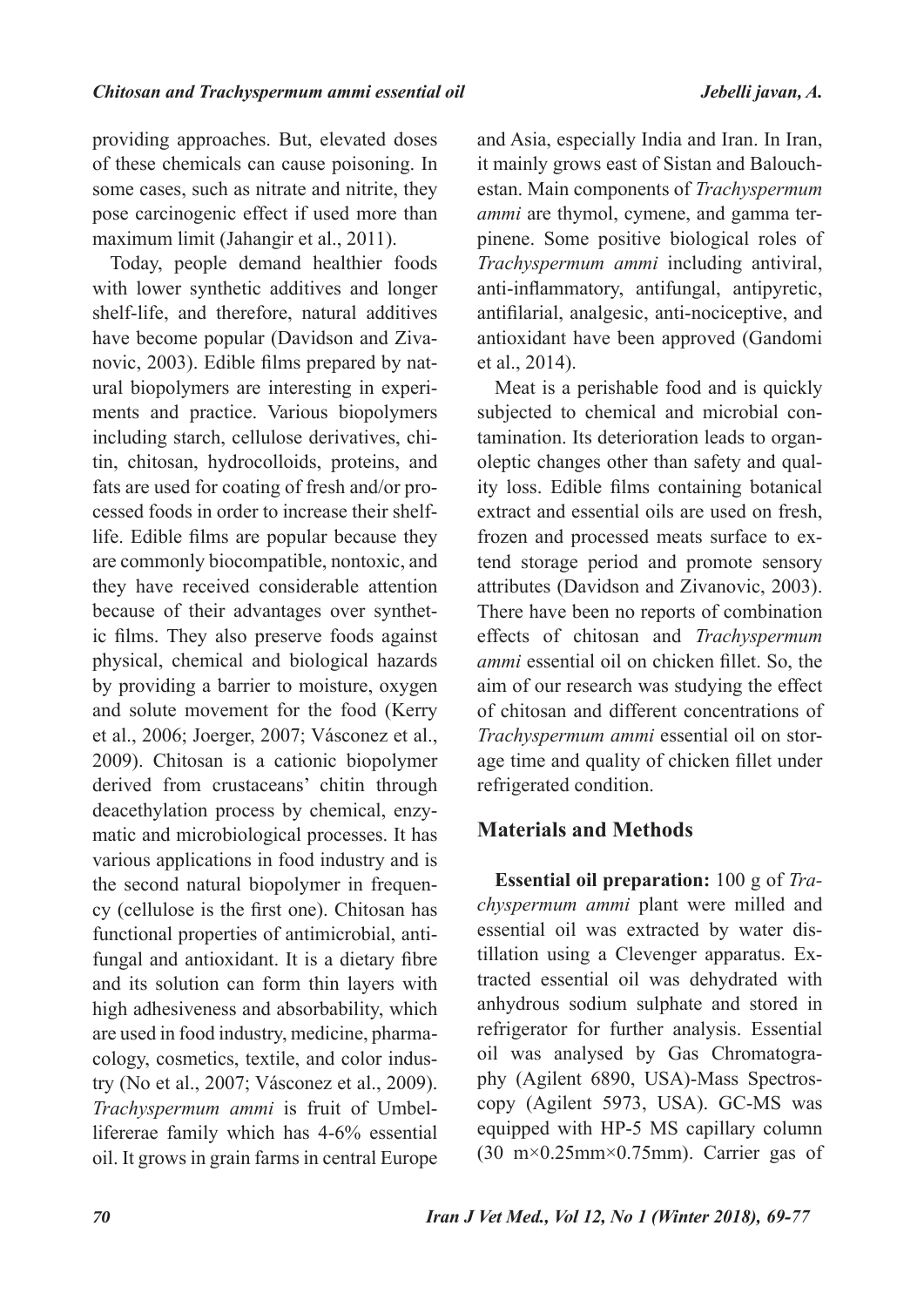helium was used at flow rate of 0.8 ml/min. Initial temperature of column was set at 50  $\rm{^{\circ}C}$  by further increasing to 240  $\rm{^{\circ}C}$  at the rate of 3 °C/min. Then, temperature was raised to 300 °C at 15 °C/min and was held at final temperature for 3 min. Ion source and GC injector had the temperature of 220 and 290 o C, respectively (Jemings and Shibamoto,

1980). Peaks were identified based on comparing their retention indices with literature values and their mass spectral data with those from the MS data system (Willey-229 lib., Nist-62 lib., and Nist-12 lib) (Adams, 1995).

**Chitosan edible coating:** Chitosan powders (190-310 kDa molecular-weight, Sigma, USA) with a de-acetylation degree of 75-85% were used in this study. 3 g chitosan was added to 100 ml of acetic acid (1% vv <sup>1</sup>) under stirring at 40 °C. Then, 0.75 ml of glycerol per 1 g of chitosan and 0.02 % wv-1 of polysorbate were added as plasticizer and emulsifier, respectively. The mixture was stirred at 30  $\degree$ C for 30 min. Final solution was divided into three parts containing 0, 1000 and 2000 ppm *Trachyspermum ammi* essential oil. Chitosan-essential oil solutions were stirred for an additional 2 min (Ojagh et al., 2010).

**Chicken fillet coating:** Fillets were obtained from a local commercial poultry processing plant. They were taken from production line and transported under refrigeration to the laboratory within a few hours. They were cut into 10-g pieces and submerged in solutions for 30 sec. Submerging was repeated 2 times with 2 min interval. Control samples had no coating. Finally, fillets were packed in stomacher bags (Interscience, Germany) and stored at  $4 \text{ }^{\circ}C$ . Experiments were done every 3 days (Ojagh et al., 2010).

**Chemical analysis (Proximate compo-**

*Iranian Journal of Veterinary Medicine*

**sition):** Moisture, protein and fat were analysed by AOAC methods (AOAC, 2005b). Moisture content was determined by drying the samples overnight at 105 °c. The protein content was determined by the Kjeldahl method and the lipid content was determined by the Soxhlet method.

**Peroxide value:** Peroxide test was done acording to the AOAC method (AOAC, 2005a). In this regard, lipid sample (1.0 g) was treated with 25 ml of organic solvent mixture (chloroform/acetic acid, 2/3: v/v). The mixture was shaken vigorously, followed by addition of 1 ml of saturated potassium iodide (Merck) solution. The mixture was kept in the dark for 5 min before adding 75 ml of distilled water. 0.5 ml of starch solution  $(1\%, w/v)$  was added to the mixture, as an indicator. The PV was determined by titrating the iodine liberated from potassium iodide with standardised 0.01 N sodium thiosulfate solution and was expressed as milliequivalents (meq) of peroxide per kg of lipid. For fat extracion, 50 g of fillet was mixed with 150 ml of Chloroform:methanol (2:1) for 1 min. After filteration, it was added to 50 ml of pottasium choride solution (0.88%). Then, the permeate (water phase) was removed and the supernatent was mixed with 100 ml of methanol:pottasium chloride 0.88% (1:1) in 2 steps. Final solution was dried with rotary evaporation (IKA, Germany) at 35  $\degree$ C and residual solvent was removed under nitrogen gas (Jebelli Javan et al., 2013).

**Total volatile nitrogen (TVN):** This factor was analysed by Kjeldal method (Mihaljev et al., 2015). The result was reported as mg of nitrogen in 10 g of fillets.

**Microbial experiments:** Serial dilutions of chicken samples were prepared in peptone water (0.1  $\%$  w/v in distilled water) and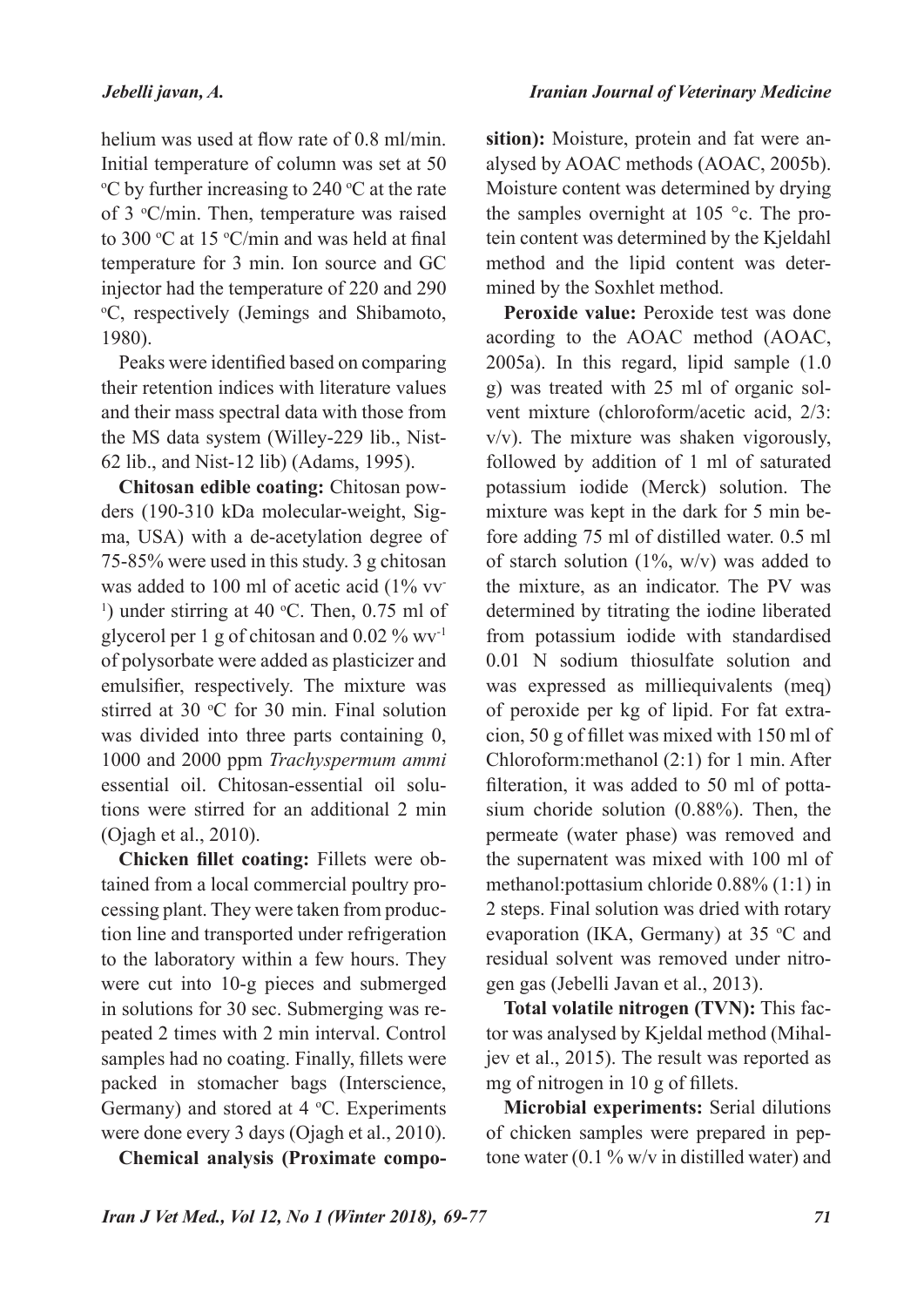bacteria were cultured in media as below:

MRS agar for lactic acid bcterai (Ojagh et al., 2010), VRBA for Coliform (Ojagh et al., 2010), and Brain Heart Infusion Agar for total count (Ojagh et al., 2010). All media were obtained from Merck Company (Germany).

**Sensory evaluation:** Six trained penalists of laboratory staff assessed the samples by 9 points hedonic method. Scales were considered as dislike extremely for 1 and like extremely for 9 (Fan et al., 2009).

**Statistical analysis:** Data were analyzed by SPSS software (version 16.0). Normality of data was tested with Kolmogorov-Smirnov method and One-Way ANOVA was used for comparison of means. Significant differences of means were determined by Tukey method. All experiments were done in triplicate. Significant level was 0.05. Sensory results were analysed by Kruskal Wallis and Mann-Whitney methods.

## **Results**

**Chemical analysis:** Essential oil analysis is presented in Table 1. The results of gas chromatography-mass spectrometry analysis showed eight compounds consisting of more than 98% of the hydrodistilled essential oil. The major components were thymol (62.42%), p-cymene (18.01%) and γ-terpinene (15.89%).

**Proximate composition:** Moisture, protein and fat were  $76.2 \pm 1.3\%$ ,  $20.5 \pm 0.5\%$ , and 1.8±0.3%, respectively.

**Peroxide Value (PV):** Results of peroxide values are reported in Table 2. It can be seen that oxidative spoilage in essential oil containing treatments was significantly lower than control ( $p<0.05$ ). Results showed that concentrations of essential oil had no signif-



Figure 1. Total volatile nitrogen (mg  $100g^{-1}$ ) in chicken fillet coated by chitosan and different *Trachyspermum ammi* essential oil concentrations during 12 days at 4°C.

Table 1. *Trachyspermum ammi* composition.

| Components         | Retention index | Percent |  |
|--------------------|-----------------|---------|--|
| $\alpha$ -thujene  | 931             | 0.07    |  |
| $\alpha$ -pinene   | 939             | 0.09    |  |
| Sabinen            | 976             | 0.44    |  |
| $\beta$ -pinene    | 980             | 0.84    |  |
| $\rho$ -cymene     | 1018            | 18.01   |  |
| $\gamma$ -terpinen | 1061            | 15.89   |  |
| Thymol             | 1278            | 62.42   |  |
| Carvacrol          | 1292            | 0.33    |  |
| Total              |                 | 98.09   |  |

icant effect on peroxide value until day 6. Furthermore, there were no significant differences between essential oil-free chitosan coating and chitosan-essential oil samples until day 3 ( $p > 0.05$ ) which was due to the anti-oxidative effect of chitosan.

**Total volatile nitrogen:** Figure 1 shows volatile nitrogen changes in control and treatments. The maximum desirable amount of TVN in chicken meat is considered as 27 mg  $/100$  g<sup>-1</sup> of meat (Fallah et al., 2016).

Control group showed increasing trend over time and their TVN reached to 29.8 on day 6. Although essential oil-free chitosan group had lower TVN compared to control, the differences were not significant (p>0.05). Adding essential oil in both concentrations reduced TVN significantly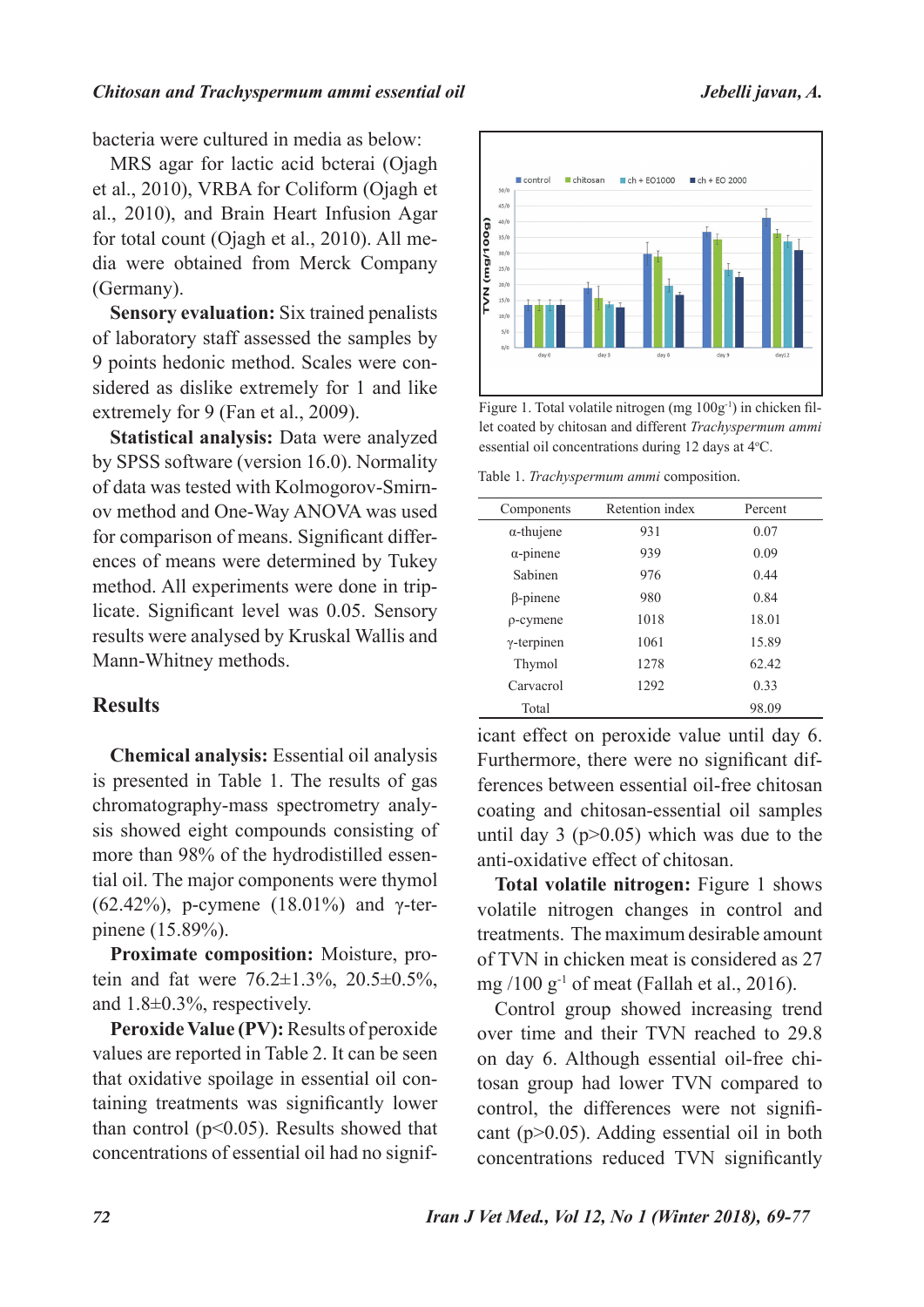#### *Jebelli javan, A.*

Table 2. Peroxide value (meq kg-1) in chicken fillet coated by chitosan and different *Trachyspermum ammi* essential oil concentrations during 12 days at 4°C. \*Different letters at each column show significant differences ( $p \le 0.05$ ). \*\* n=3.

|                  | Day                   |                       |                            |                             |                          |  |
|------------------|-----------------------|-----------------------|----------------------------|-----------------------------|--------------------------|--|
|                  |                       |                       | 6                          | Q                           | 12                       |  |
| Control          | $4.7 \pm 0.6^{\circ}$ | $6.7 \pm 0.6^{\circ}$ | $10.5 \pm 1.3^{\circ}$     | $12.9 \pm 0.6^{\mathrm{a}}$ | $14.4 \pm 0.9^{\circ}$   |  |
| Chitosan         | $4.7 \pm 0.6^{\circ}$ | $5.5 \pm 1.3^{ab}$    | $10.2 \pm 0.6^{\circ}$     | $12.0 \pm 0.6^{\circ}$      | $13.2 \pm 0.3^{\rm a}$   |  |
| Chitosan+EO 1000 | $4.7 \pm 0.6^{\circ}$ | $4.8 \pm 0.3^b$       | $6.9 \pm 0.7$ <sup>b</sup> | 9.9 $\pm$ 0.4 <sup>b</sup>  | $12.0\pm0.4b$            |  |
| Chitosan+EO 2000 | $4.7 \pm 0.6^{\circ}$ | $4.5 \pm 0.5^{\circ}$ | $5.9 \pm 0.3^b$            | $7.9 \pm 0.5$ <sup>c</sup>  | 9.2 $\pm$ 1.0 $^{\circ}$ |  |

Table 3. LAB (Log CFU g-1) in chicken fillet coated by chitosan and different *Trachyspermum ammi* essential oil concentrations during 12 days at 4 $\degree$ C. \* Different letters at each column show significant differences (p $\leq$ 0.05). \*\* n=3.

|                         |                             |                             | O                           | Q                           | 12                          |
|-------------------------|-----------------------------|-----------------------------|-----------------------------|-----------------------------|-----------------------------|
| Control                 | $4.2 \pm 0.29$ <sup>a</sup> | $4.8 \pm 0.4^{\circ}$       | $6.1 \pm 0.33$ <sup>a</sup> | $7.1 \pm 0.37$ <sup>a</sup> | $7.2 \pm 0.39$ <sup>a</sup> |
| Chitosan                | $4.2 \pm 0.29$ <sup>a</sup> | $4.3 \pm 0.43^a$            | $6.0 \pm 0.47$ <sup>a</sup> | $7.0 \pm 0.36$ <sup>a</sup> | $7.1 \pm 0.32$ <sup>a</sup> |
| $Chitosan + EO$<br>1000 | $4.2 \pm 0.29$ <sup>a</sup> | $2.8 \pm 0.42^b$            | $4.6 \pm 0.47$ <sup>b</sup> | $5.5 \pm 0.49^b$            | $5.9 \pm 0.32^b$            |
| $Chitosan + EO$<br>2000 | $4.2 \pm 0.29$ <sup>a</sup> | $2.0 \pm 0.05$ <sup>c</sup> | $3.6 \pm 0.46$ °            | $4.7 \pm 0.47$ <sup>b</sup> | $5.2 \pm 0.47$ <sup>b</sup> |
|                         |                             |                             |                             |                             |                             |

Table 4. Coliform (Log CFU g-1) in chicken fillet coated by chitosan and different *Trachyspermum ammi* essential oil concentrations during 12 days at 4 $\degree$ C. \* Different letters at each column show significant differences (p $\leq$ 0.05). \*\* n=3.

| Control              | $2.3 \pm 0.22^{\text{a}}$   | $3.2\pm 0.11^a$             | $5 \pm 0.14^a$      | $5.5 \pm 0.06^a$          | $6.6 \pm 0.13$ <sup>a</sup> |
|----------------------|-----------------------------|-----------------------------|---------------------|---------------------------|-----------------------------|
| Chitosan             | $2.3 \pm 0.22$ <sup>a</sup> | $2.9 \pm 0.11^{\circ}$      | $4.8 \pm 0.12^a$    | $5.2 \pm 0.25^{\text{a}}$ | $6.5 \pm 0.07$ <sup>a</sup> |
| chitosan $+EO$ 1000  | $2.3 \pm 0.22$ <sup>a</sup> | $2.6 \pm 0.1$ °             | $3\pm 0.08^{\rm b}$ | $3.9\pm0.1b$              | 5.10 $\pm$ 13 <sup>b</sup>  |
| chitosan + $EO$ 2000 | $2.3 \pm 0.22^{\text{a}}$   | 2.1 $\pm$ 0.09 <sup>d</sup> | $2.3 \pm 0.2$ °     | $3\pm 0.13^{\circ}$       | 4.1 $\pm$ 0.14 $\rm{c}$     |

(p<0.05) and also no significant difference was observed between essence treated samples ( $p > 0.05$ ).

**Microbial analysis (Lactic acid bacteria):** According to Table 3, chitosan had no inhibitory effect on LAB so no significant differences were observed between control and chitosan treated sample throughout the study (p>0.05). In comparison, in essential oil treated samples (1000 and 2000 ppm), the number of LAB was lower than 6 log CFU  $g^{-1}$  at day 12. Our results showed that there was no significant difference in 1000 ppm and 2000 ppm essential oil treated samples from day 6 to the end of study  $(p>0.05)$ while they both were significantly different from control ( $p<0.05$ ).

Coliform data are shown in Table 4. It can be seen that number of Coliform in control changed from 2.3 log CFU  $g^{-1}$  at day 0 to 6.6 log CFU  $g^{-1}$  at day 12. A similar trend was observed in chitosan treated sample with the exception of day 3, when chitosan had a significant inhibitory effect compared to control. Using 1000 and 2000 ppm essential oil resulted in 1.5 and 2.5 log CFU  $g^{-1}$  reduction at day 12 compared to control which was more significant in Coliform than LAB. The most significant inhibitory effect was observed in 2000 ppm essential oil treated sample.

**Total mesophilic bacteria:** According to Table 5, the number of mesophilic bacteria in control increased continuously. In chitosan group, mesophilic bacteria showed no significant change compared to control during the study  $(p>0.05)$ . Adding 1000 ppm essential oil led to significant changes compared to both control and chitosan samples so that bacteria were counted lower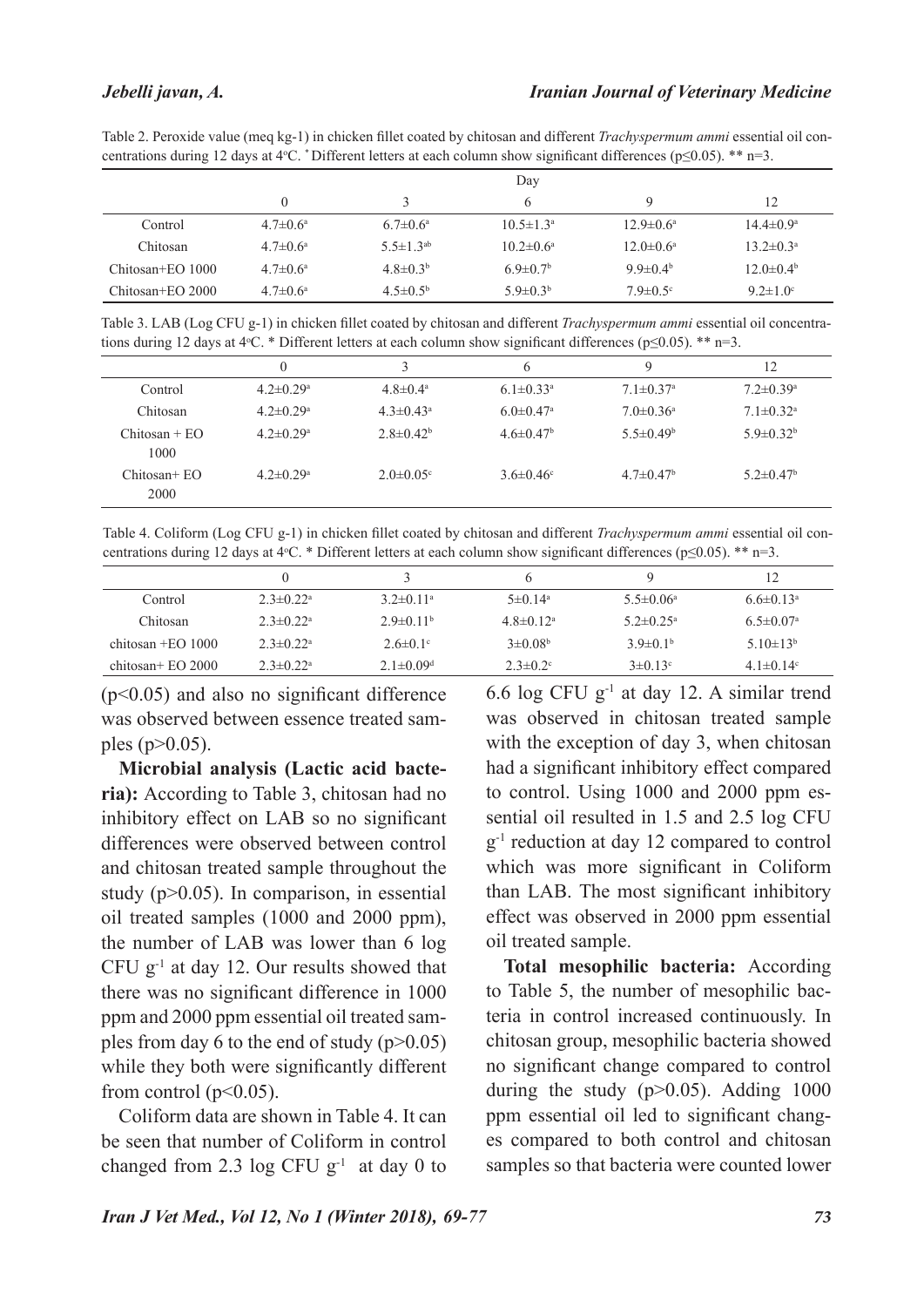Table 5. Total mesophilic bacteria (log CFU ml-1) in chicken fillet coated by chitosan and different *Trachyspermum ammi* essential oil concentrations during 12 days at 4 $\degree$ C. \* Different letters at each column show significant differences (p $\leq$ 0.05).\*\* n=3.

|                     | 0                           |                             |                             |                             |                             |
|---------------------|-----------------------------|-----------------------------|-----------------------------|-----------------------------|-----------------------------|
| Control             | $4.5 \pm 0.21$ <sup>a</sup> | $5.1 \pm 0.11$ <sup>a</sup> | $7.0 \pm 0.31$ <sup>a</sup> | $7.6 \pm 0.21$ <sup>a</sup> | $7.6 \pm 0.18$ <sup>a</sup> |
| Chitosan            | $4.5 \pm 0.21$ <sup>a</sup> | 5 0 $\pm$ 0 26 <sup>a</sup> | $6.8 \pm 0.18^a$            | $76\pm0.11^{\circ}$         | $76\pm0.21$ <sup>a</sup>    |
| Chitosan+EO 1000    | 4 5 ± 0 2 1 <sup>a</sup>    | $2.9 \pm 0.23$ <sup>b</sup> | $5.1\pm0.15^{\rm b}$        | 5.9 $\pm$ 0.10 <sup>b</sup> | $7.1 \pm 0.08$ <sup>a</sup> |
| $Chiosan + EO 2000$ | 4 5 ± 0 2 1 <sup>a</sup>    | $2.2 \pm 0.11$ °            | $4.1 \pm 0.21$ °            | 5 0 $\pm$ 0 11 <sup>c</sup> | $6.8 \pm 0.07$ <sup>b</sup> |
|                     |                             |                             |                             |                             |                             |

Table 6. Scores of sensory evaluation at day 3. \* Different letters at each row show significant differences (p≤0.05).

|                         | Control           | Chi-<br>tosan     | 1000           | $Ch+EO$ $Ch+EO$<br>2000 |
|-------------------------|-------------------|-------------------|----------------|-------------------------|
| Color                   | 7.8 <sup>a</sup>  | <b>ga</b>         | $7.75^{\circ}$ | 7.5 <sup>a</sup>        |
| Odor                    | 8.25 <sup>a</sup> | 8 <sup>a</sup>    | 7 <sup>b</sup> | 5.75c                   |
| Taste                   | <b>ga</b>         | <b>ga</b>         | $675^{\rm b}$  | $5.5^\circ$             |
| Texture                 | $7^{\rm a}$       | 7 <sup>a</sup>    | 7 <sup>a</sup> | $7^{\rm a}$             |
| Overall Accep-<br>tance | 7.5 <sup>a</sup>  | 7.25 <sup>a</sup> | $6.25^{b}$     | 5.75c                   |

than 7  $\log$  CFU g<sup>-1</sup> until day 9. The more inhibitory effect was observed when 2000 ppm was added to the coatings and bacteria were lower than 7 log CFU g-1 until day 12. Significant changes were observed between 1000 and 2000 ppm groups until day  $12$  (p  $< 0.05$ ).

**Sensory evaluation:** Result of sensory evaluation on day 3 is presented in Table 6. Chicken fillets are appropriate for human consumption when sensory score is more than 6 (Goulas and Kontominas, 2005).

Control and chitosan groups had no significant changes over time. In essenial oil contining groups, no significant changes were observed in color and texture, while they were differently scored in odor, taste and overall acceptance. Changes were more significant in 2000 ppm group so that the sensory scores were lower than critical level (score 6).

In 1000 ppm group, the lower score was also observed compared to control and chitosan but they were within the acceptable limit.

## **Discussion**

**Essential Oil Compositions:** As shown in Table 1, thymol, p-cymene and γ-terpinene were found as the major components.

Some previous studies have reported that thymol is the major component of this oil (Gandomi et al., 2014). Although in our study (Iranian species) thymol represents 62.42% of the total oil, in Indian species (Paul et al., 2011), it appears to represent 49.64 %, which may reflect variations due to time of plant growing, preparation process, cultivar differences and geographical location from which the plants were collected (Jebelli Javan et al., 2013).

**Peroxide Value (PV):** Combination of chitosan and essential oil could increasingly delay oxidation of fillets compared to control during storage. Peroxide value in control and chitosan samples exceeded the maximum level (10 meq/kg) (Jebelli Javan et al., 2015) on day 6 and treated samples with chitosan+1000ppm essential oil and chitosan+2000ppm essential oil passed the upper limit on days 9 and 12, respectively. Other than anti-oxidative effect of *Trachyspermum ammi* essential oil which is due to some components such as thymol, ρ-cymene and γ-terpinen (Burt, 2004), chitosan can increase this effect by its chelating activity (Wang et al., 2003).

**Total volatile nitrogen:** It is reported that meat and chicken usually contain 30 mg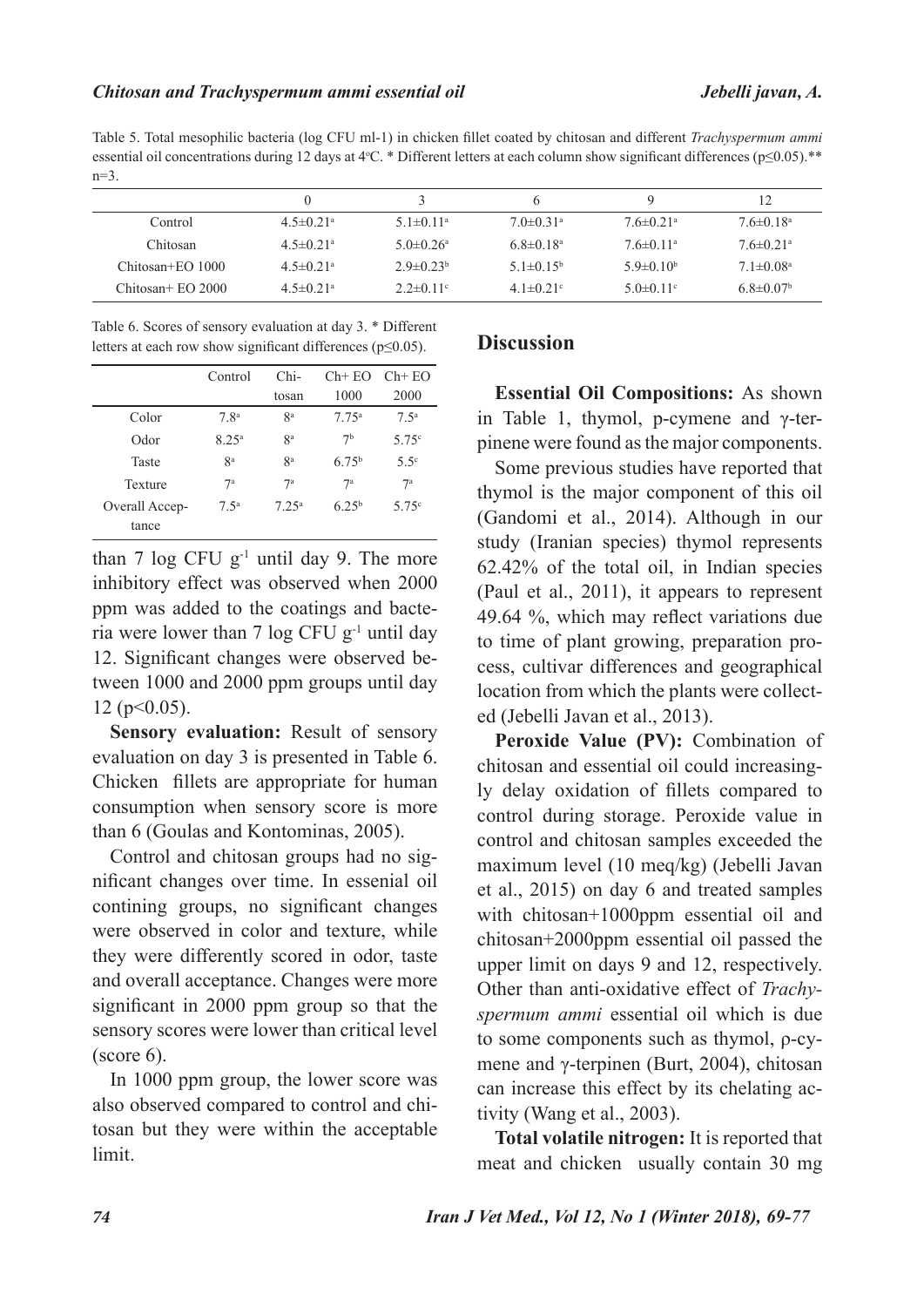TVN per 100 g product at the beginning of deterioration (Fallah et al., 2016). Adding essential oil in both concentrations reduced TVN significantly so that essential oil treated samples were within TVN range until day 9, indicating a fast reduction of bacterial population or limited potential of microorganisms for deamination of non-protein nitrogen compounds as a result of essential oil addition in treated samples (Fan et al., 2008). Lopez et al. also observed the protective role of chitosan and gelatin in inhibition of TVN increasing and further spoilage of fish patties (López-Caballero et al., 2005).

**Microbial analysis:** The results indicated that chicken fillets treated with chitosan and *Trachyspermum ammi* essential oil at 1000 and 2000 ppm can reduce the growth rates of LAB, Coliform and mesophilic bacteria in the treated chicken breast samples. This is in line with previous studies on in-vitro antimicrobial activity of *Trachyspermum ammi* essential oil (Gandomi et al., 2014). In this regard, inhibitory effect of *Trachyspermum ammi* essential oil against some of the bacteria such as *Bacillus subtilis*, *Staphylococcus aureus*, *E coli* and *Klebsiella pneumoniae* has been shown (Usha et al. 2012; Hassanshahian et al., 2014). Chemical composition of *Trachyspermum ammi* essential oil exhibited the presence of thymol,  $γ$ - terpinene and p-cymene without carvacrol as the main components of the oil. Essential oils rich in carvacrol, thymol, γ-terpinene and p-cymene have recently gained great importance for their considerable antimicrobial activity (Jebelli Javan et al., 2013). The antimicrobial effect of thymol and carvacrol is due to damage in cell membrane integrity with change in pH hemostasis and ion exchange equilibrium. p-cymene does not have antimicrobial activity but it can increase the antimicrobial activity of thymol or carvacrol by synergistic effect (Hassanshahian et al., 2014). It has been proved that essential oils have more inhibitory effect on gram positive bacteria (Bassolé and Juliani, 2012). This is due to the outer membrane around gram negative bacteria which act as an external barrier (Singh et al., 2007). In our study, using chitosan enhanced the effect of essential oil against gram negative bacteria (coliform compared to LAB). It can be related to the chelation of metals which play a crucial role in stabilizing the cell wall by its amine group which is bound to hydroxyl and carboxyl moieties (Wang et al., 2003; Zimoch-Korzycka et al., 2016). The higher inhibition owing to the higher amount of esential oil in our result was in agreement with the study of Chouliara et al (2007) which studied the inhibitory effect of essential oil and modified atmosphere on mesophilic bacteria (Chouliara et al., 2007). In general, combination of chitosan and *Trachyspermum ammi* essential oil had more inhibitory effect on mesophilic bacteria than mentioned study. Tagarida et al (2000) also observed 2-3  $\log$  CFU g<sup>-1</sup> reduciton in Listeria monocytogenes by using 2.8% oregano, but the essential oil was used in more than 10 times concentration compared to the current study (Tsigarida et al., 2000).

**Sensory evaluation:** In the current study, effect of lower concentration of essential oil and chitosan on sensory attributes was acceptable. This result was contrary to Chouliara et al's (2007) study by using 1% oregano on sensory parameters of fresh chicken breast meat (Chouliara et al., 2007).

**Conclusion:** Using *Trachyspermum ammi* essential oil and chitosan could inhibit bacterial growth on the surface of chicken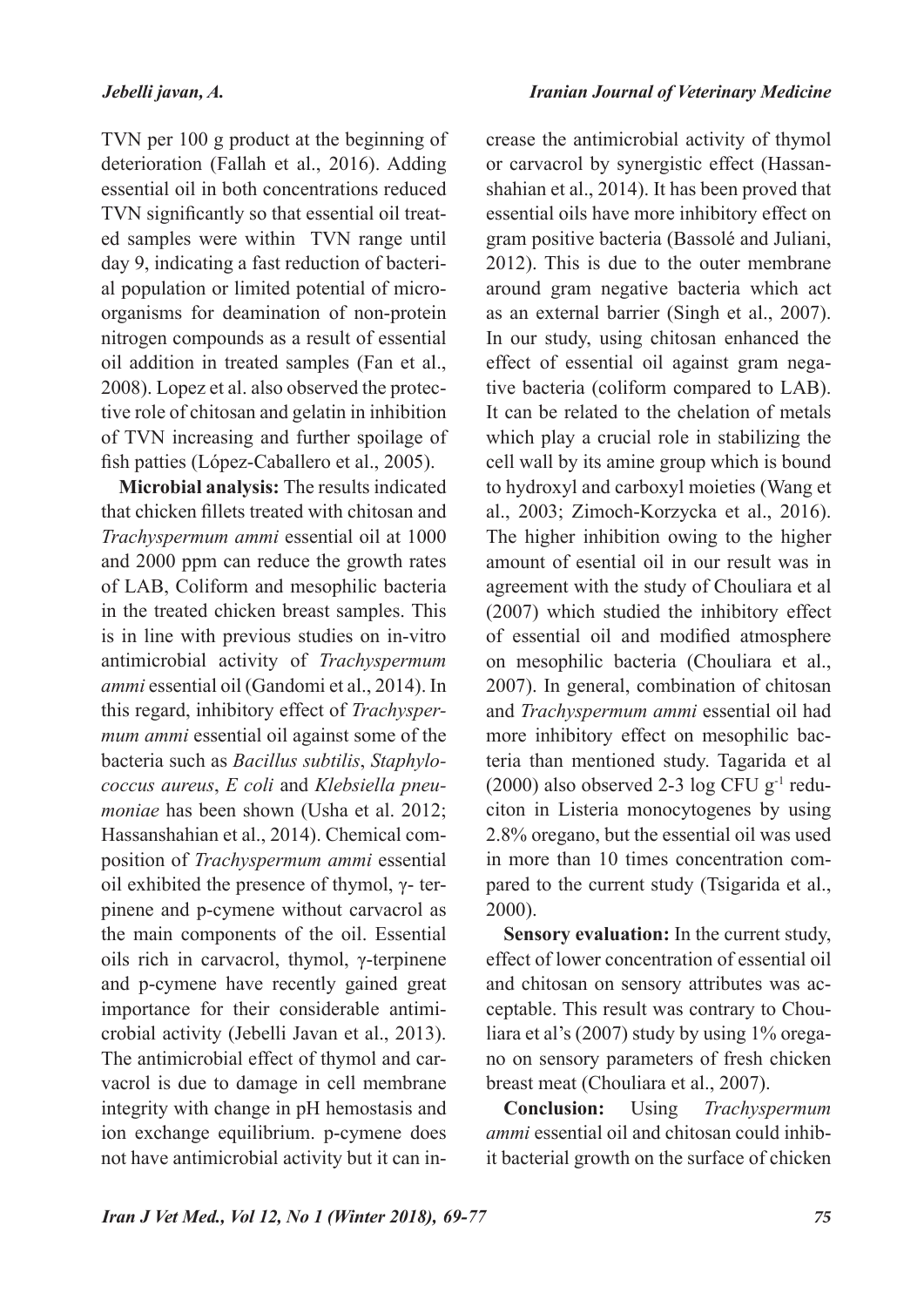### *Chitosan and Trachyspermum ammi essential oil Jebelli javan, A.*

fillets and prolong the shelf-life over 3 days. Due to the unacceptable sensory scores of 2000 ppm groups, we suggest the treatment containing 1000 ppm essential oil because it showed no significant differences with 2000 ppm in hydrolytic and oxidative spoilages until the 9th and 6th days, respectively and could suppress microbial growth significantly.

# **Acknowledgments**

We would like to thank Shirin Mahmoodian and Mansooreh Kanani for technical help given to us. Meanwhile, the authors would like to appreciate the Semnan University Research Offices because of their offered financial supports.

## **References**

- Adams, R.P. (1995) Identification of Essential Oil Components by Gas Chromatography/ Mass Spectroscopy. Allured Publishing, New York, USA.
- AOAC. (2005a) Official methods of analysis Lipids, Fats and Oils Analysis, Peroxide Value Fats and Oils Method 965.33, Association of Analytical Communities Gaithersburg, USA.
- AOAC. (2005b) Official methods of analysis Lipids, Proximate Analysis and Calculations, Association of Analytical Communities, Gaithersburg, USA.
- Bassolé, I.H.N., Juliani, H.R. (2012) Essential oils in combination and their antimicrobial properties. Molecules. 17: 3989-4006.
- Burt, S. (2004) Essential oils: their antibacterial properties and potential applications in foods—a review. Int J Food Microbiol. 94: 223-253.
- Chouliara, E., Karatapanis, A., Savvaidis, I., Kontominas, M. (2007) Combined effect

of oregano essential oil and modified atmosphere packaging on shelf-life extension of fresh chicken breast meat, stored at 4 C. Food Microbiol. 24: 607-617.

- Davidson, P., Zivanovic, S. (2003) The use of natural antimicrobials. Food preservation techniques. Zeuthen, P., Bogh-Sorensen, L. (eds.). Woodhead Publishing Limited. Cambridge, UK.
- Fallah,F., Yahya Ebrahimnezhad, Y., Maheri-Sis, N., Ghasemi-Sadabadi, M. (2016) The effect of different levels of diet total volatile nitrogen on performance, carcass characteristics and meat total volatile nitrogen in broiler chickens. Arch Anim Breed. 59: 191-199.
- Fan, W., Chi, Y., Zhang, S. (2008) The use of a tea polyphenol dip to extend the shelf life of silver carp (*Hypophthalmicthys molitrix*) during storage in ice. Food Chem. 108: 148- 153.
- Fan, W., Sun, J., Chen, Y., Qiu, J., Zhang, Y., Chi, Y. (2009) Effects of chitosan coating on quality and shelf life of silver carp during frozen storage. Food Chem. 115: 66-70.
- Gandomi, H., Abbaszadeh, S., JebelliJavan, A., Sharifzadeh, A. (2014) Chemical constituents, antimicrobial and antioxidative effects of *Trachyspermum ammi* essential oil. J Food Process Preserv. 38: 1690-1695.
- Goulas, A.E., Kontominas, M.G. (2005) Effect of salting and smoking-method on the keeping quality of chub mackerel (*Scomber japonicus*): biochemical and sensory attributes. Food Chem. 93: 511-520.
- Hassanshahian1, M., Bayat1, Z., Saeidi, S., Shiri, Y. (2014) Antimicrobial activity of *Trachyspermum ammi* essential oil against human bacterial. Int J Adv Biol Biomed Res. 2: 18-24
- Jahangir, M.M., Jiang, T., Jiang, Z., Amjad, M., Ying, T. (2011) Effect of spermine on bioactive components and antioxidant properties of sliced button mushroom (Agaricus bispo-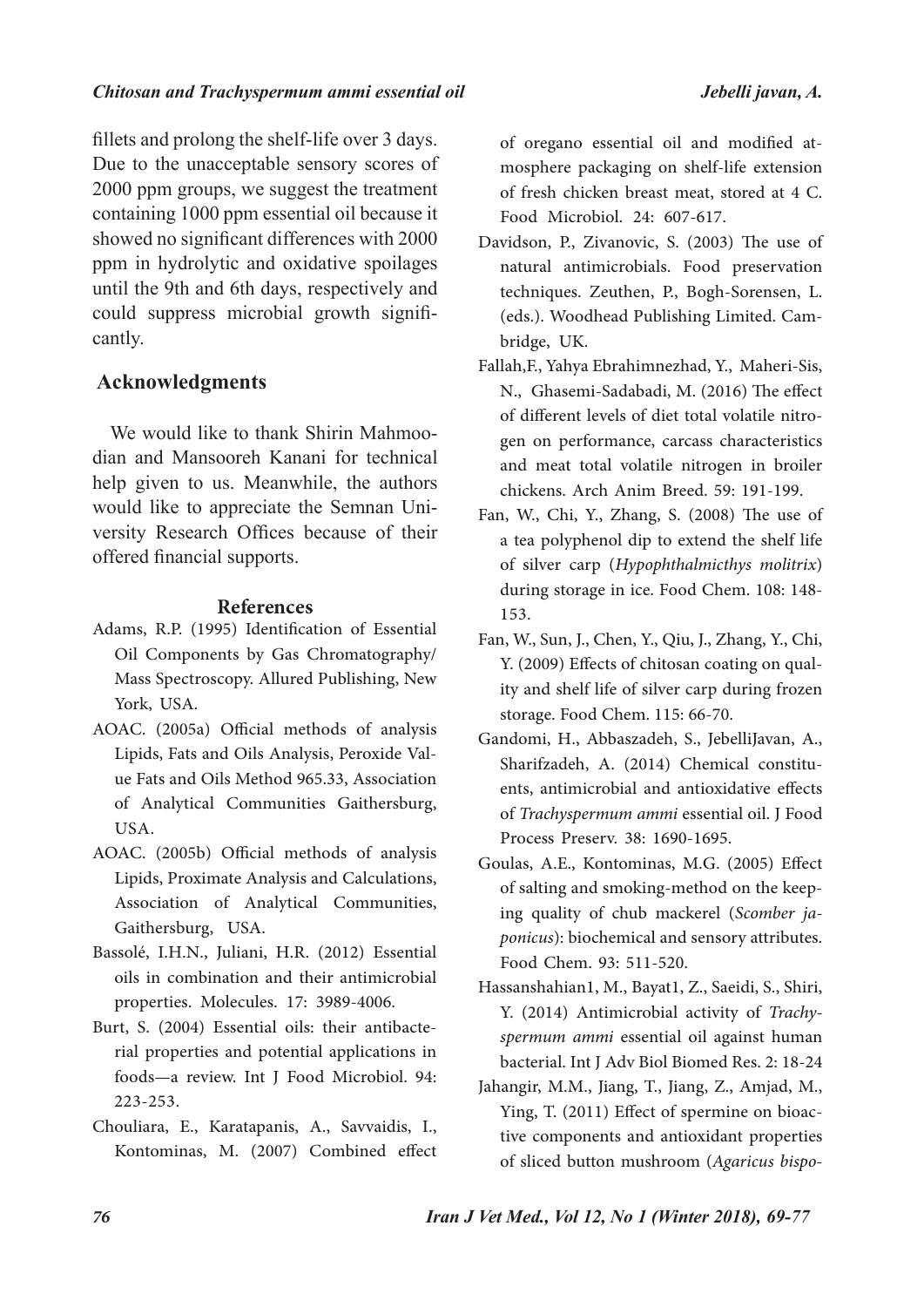*rus*) during storage. Int J Agric Biol. 13: 771- 775.

- Jebelli Javan, A., Ghazvinian, K., Mahdavi, A., Javaheri Vayeghan, A., Staji, H., Ghaffari Khaligh, S. (2013) The effect of dietary Za*taria multiflora* Boiss. essential oil supplementation on microbial growth and lipid peroxidation of broiler breast fillets during refrigerated storage. J Food Process Preserv. 37: 881-888.
- Jebelli Javan, A., Bolandi, M., Jadidi, Z., Parsaeimehr, M., Javaheri Vayeghan, A. (2015) Effects of *Scrophularia striata* water extract on quality and shelf life of rainbow trout (*Oncorhynchus mykiss*) fillets during superchilled storage. Iran J Vet Res. 2: 213-217.
- Jemings, W., Shibamoto, T. (1980) Qualitative analysis of flavour and fragrance volatiles by glass capillary chromatography, Academic Press, New York, USA.
- Joerger, R.D. (2007) Antimicrobial films for food applications: a quantitative analysis of their effectiveness. Packag Technol Sci. 20: 231-273.
- Kerry, J., O'grady, M., Hogan, S. (2006) Past, current and potential utilisation of active and intelligent packaging systems for meat and muscle-based products: A review. Meat Sci. 74: 113-130.
- López-Caballero, M., Gómez-Guillén, M., Pérez-Mateos, M., Montero, P. (2005) A chitosan-gelatin blend as a coating for fish patties. Food Hydrocoll. 19: 303-311.
- Mihaljev, Z.A., Jaksik, S.M., Nadezda B. Prica, N.B., N. Cupic, Z.N., Zivkov-Balos, M.M. (2015) Comparison of the Kjeldahl method, Dumas method and NIR method for total nitrogen determination in meat and meat products. J Agroaliment Proc Technol. 21: 365-370.
- No, H., Meyers, S., Prinyawiwatkul, W., Xu, Z. (2007) Applications of chitosan for improve-

ment of quality and shelf life of foods: a review. J Food Sci. 72.

- Ojagh, S.M., Rezaei, M., Razavi, S.H., Hosseini, S.M.H. (2010) Effect of chitosan coatings enriched with cinnamon oil on the quality of refrigerated rainbow trout. Food chem. 120: 193-198.
- Paul, S., Dubey, R.C., Maheshwari, D.K., Kang, S.C. (2011) *Trachyspermum ammi* (L.) fruit essential oil influencing on membrane permeability and surface characteristics in inhibiting food-borne pathogens. Food Control. 22: 725-731.
- Scott, E. (2003) Food safety and foodborne disease in 21st century homes. Can J Infect Dis. 14: 277-280.
- Singh, G., Maurya, S., Marimuthu, P., Murali, H., Bawa, A. (2007) Antioxidant and antibacterial investigations on essential oils and acetone extracts of some spices. Nat prod radiance. 6: 114-121.
- Tsigarida, E., Skandamis, P., Nychas, G.J. (2000) Behaviour of *Listeria monocytogenes* and autochthonous flora on meat stored under aerobic, vacuum and modified atmosphere packaging conditions with or without the presence of oregano essential oil at 5 C. J Appl Microbiol. 89: 901-909.
- Usha, M., Ragini, S., Naqyi, S.M.A. (2012) Antibacterial Activity of Acetone and Ethanol Extracts of Cinnamon (*Cinnamomumzeylanicum*) and Ajowan (*Trachyspermum ammi*)on four Food Spoilage Bacteria. I Res J Biological Sci. 1: 7-11.
- Vásconez, M.B., Flores, S.K., Campos, C.A., Alvarado, J., Gerschenson, L.N. (2009) Antimicrobial activity and physical properties of chitosan-tapioca starch based edible films and coatings. Food Res Int. 42: 762-769.
- Wang, Y., Zhu, J., Zhu, R., Zhu, Z., Lai, Z., Chen, Z. (2003) Chitosan/Prussian blue-based biosensors. Meas Sci Technol. 14: 831.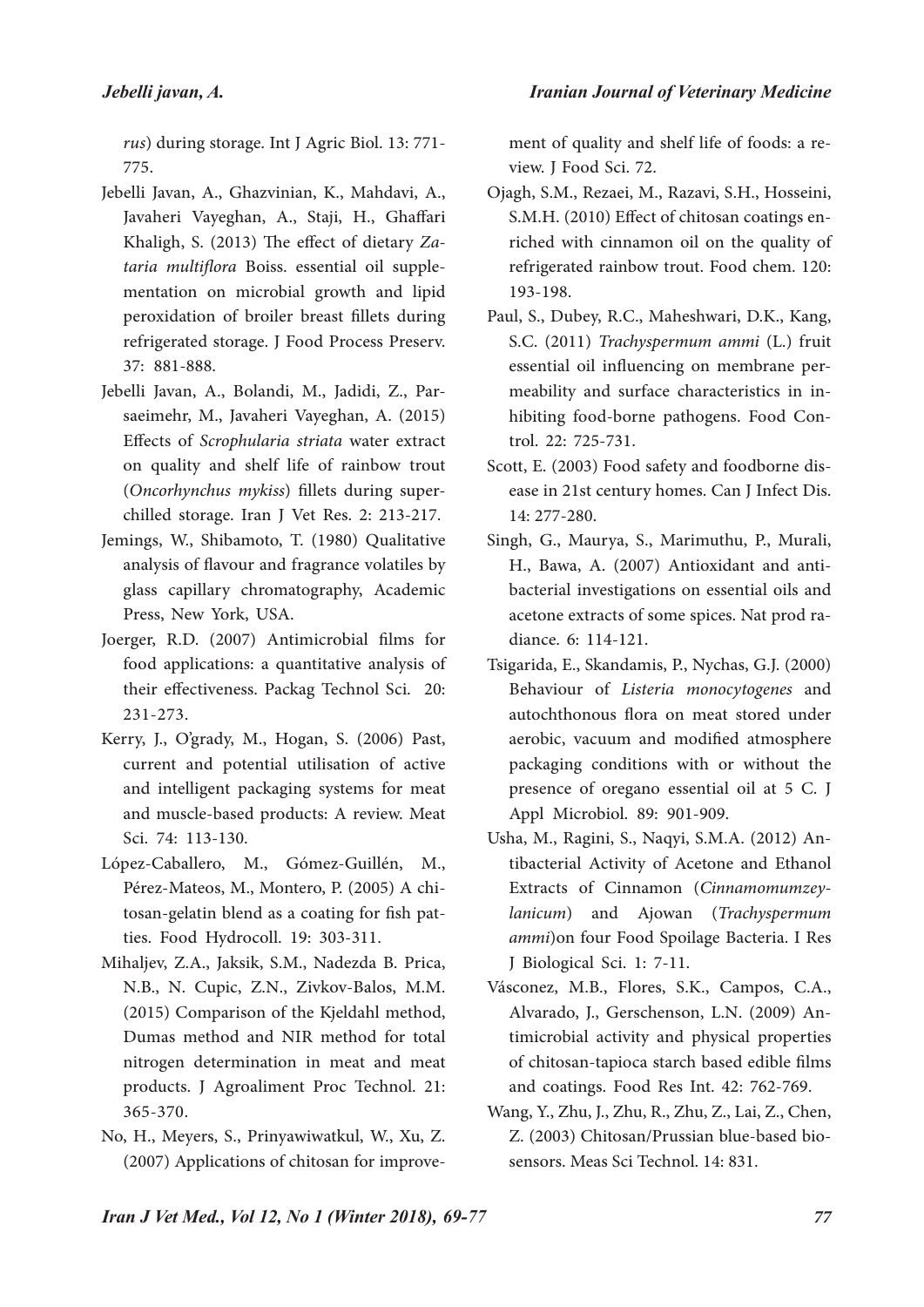Zimoch-Korzycka, A., Bobak, L., Jarmoluk,A. (2016) Antimicrobial and antioxidant activity of chitosan/hydroxypropyl methylcellulose film-forming hydrosols hydrolyzed by cellulase. Int J Mol Sci. 17: 1436.